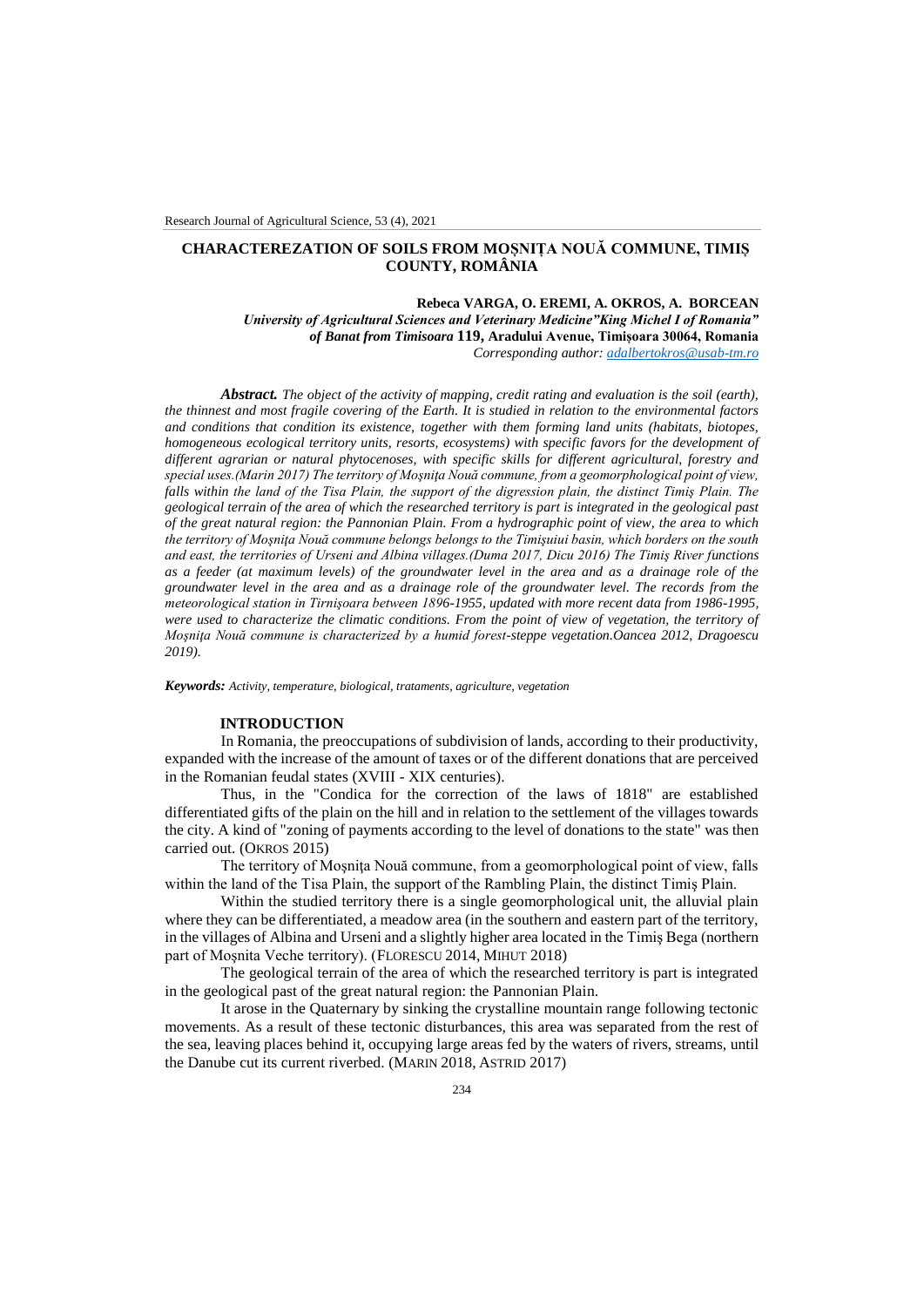From a hydrographic point of view, the area to which the territory of Mosnita Nouă commune belongs belongs to the Timişuiui basin, which borders on the south and east, the territories of Urseni and Albina villages. The Timiş River functions as a feeder (at maximum levels) of the groundwater level in the area and as a drainage role of the groundwater level in the area and as a drainage role of the groundwater level (at minimum levels).

The winds with the highest frequency blow from the N and E direction, the calm representing 20.9% of the time.

The highest speed  $(2.4-3.5 \text{ m/s})$  sec has the winds from the N and S direction). There are no winds with actions harmful to crops.

From the point of view of vegetation, the territory of Mosnita Nouă commune is characterized by a humid forest-steppe vegetation. (DRAGOSLAV 2016, MIHUT 2014).

## **MATERIAL AND METHODS**

## **Determination of physical properties**

*Soil texture***-** through the Cernikova method (the principle underlying the pipetting method is the sedimentation of particles into a liquid at different rates, depending on their size, according to Stokes' law).

The determination of the granulometric fractions in weight percentages was done using the following formulas:

Coarse sand (2 - 0.2 mm in diameter) % =  $\frac{1}{m_0 x F}$  $m_1$  *x*  $\mathbf{0}$  $x100$ 

Fine sand (0.2-0.02 mm in diameter) % =  $\frac{100 \times m_2}{m_1}$ *m xm*

Dust (0.02 - 0.002 mm in diameter) % =  $\frac{2}{(V x m_0)xF}$  $m_2 - m_3$ )xVx  $(Vxm_0)$  $(m_2 - m_3)xVx100$  $\mathbf{0}$  $2 - m_3$  $m_3$ *xVx*  $3 xVx100$ 

Clay (diameter less than 0.002 mm) % =  $\frac{3.1 \times 10^{-4} \text{ J}}{V x m_0 - d x F}$  $\frac{1}{0}$ 

*Soil density (cm3)* - using a pycnometer, using distilled water; Soil density is calculated using the following formula:

$$
D = \frac{M_2 - M}{M_1 + M_2 - M - M_3} \times d
$$

*Apparent density (cm3)* -the formula by which we calculated the bulk density is as follows:

$$
DA = \frac{M_1 - M_2}{V}
$$

*Total Porosity Pt (%)* •was calculated using the following formula:  $PT = \left(1 - \frac{271}{\pi}\right) \times 100$ *D*  $PT = \left(1 - \frac{DA}{R}\right)$  $\big)$  $\left(1-\frac{DA}{D}\right)$  $\setminus$  $=\left(1 - \frac{1}{2}\right)$ 

*Aerosis Porosity Pa (%).* In order to determine it by calculation we used the values of some hydrophysical and physical indices:  $PA = PT - CC \times DA$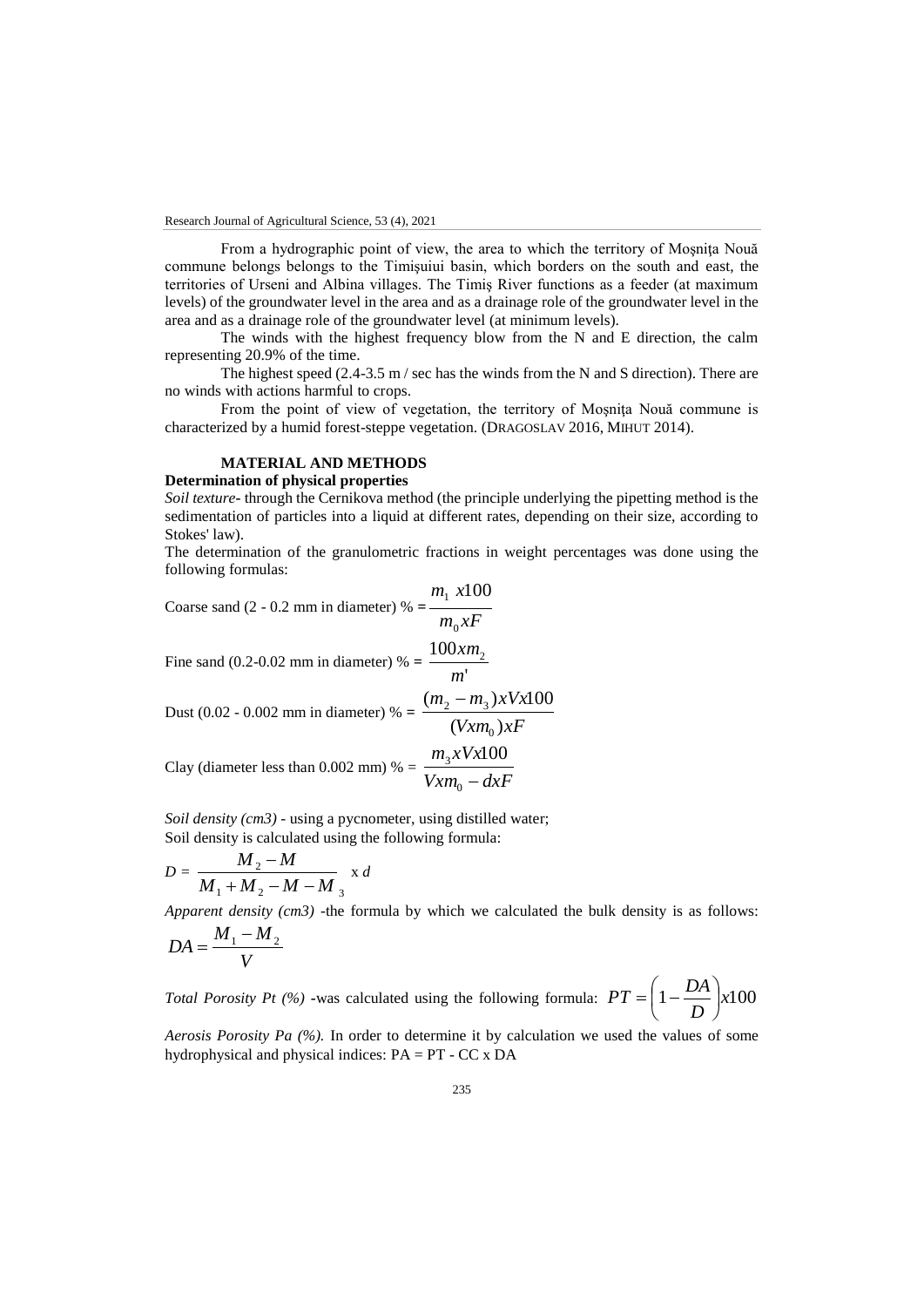### **Setting And Soil Compaction (Gt)**

$$
GT = \frac{PMN - PT}{PMN}x100
$$

 $PMN = 45 + 0.163 \text{ X A}$ 

# **Determination of chemical properties**

*Soil Humus Content (%)* - by titrimetric methods, respectively Tiurin method;

The principle of the method is to oxidize the carbon in the humus with a solution of chromium anhydride or potassium dichromate in the presence of sulfuric acid.

The humus content of a soil sample was calculated using the following formula:

Humus% = 
$$
\frac{(V1 V2) x f x 0,0005181x 100}{m} x K
$$

*pH of the soil solution* **-** according to the potentiometric method, in aqueous extract 1: 2.5;

*Total nitrogen dosage* - was done by Kjeldahl method (soil mineralization is done by boiling with concentrated sulfuric acid in the presence of catalyst);

*Mobile phosphorus* - determined by Egner-Rhiem-Domingo on a UV-VIS spectrophotometer; *Assimilable potassium* - extracted into ammonium lactate acetate and determined with atomic absorption spectrophotometer;

*Total Cationic Exchange Capacity (T)* - determined by the Bower method; *Degree Of Saturation In Bases (V%)* **-** was calculated by the formula:

$$
V = \frac{S_B}{S_B + S_H} X100\%
$$

## **RESULTS AND DISCUSSIONS**

In this chapter we will analyze the soil within the Moșnița Nouă commune, Timiș county.

*Table 1.*

| The caracterization of the soil units                            |                                                        |  |
|------------------------------------------------------------------|--------------------------------------------------------|--|
| Territorial soil unit (U.S) NO. 1.01                             | Territorial soil unit (U.S) NO. 22.01                  |  |
| Name: Typical eumezobasic brown soil.                            | <b>Name:</b> Typical gleic soil, very strong glazed.   |  |
| Surface: 25.88 ha                                                | <b>Surface:</b> 401.04 ha                              |  |
| Prevalence: Timis-Bega interfluve                                | <b>Prevalence:</b> Timis-Bega interfluve               |  |
| Soil characteristics:                                            | Soil characteristics:                                  |  |
| <b>Morphological:</b> it has the folloming sequence of horizons: | <b>Morphological:</b> it has the following sequence of |  |
| $Ap-Ao-Bv-C.$                                                    | horizons: Ap-Ao-A/C-Cg-CGo3-4                          |  |
| Plowing horizon, Ap-25 cm, medium sandy-lay, brown               | Plowing horizon, Ap-20cm, medium clayed, brown with    |  |
| with the structure destroyed by plowing;                         | the structure destroyed by plowing;                    |  |
| Horizon A ochric, Ao-20cm, medium sandy-clay,                    | Horizon A ochric, Ao-20cm, medium clay/sandy-clay,     |  |
| yellowish brown with grainy structure;                           | yellowish brown with grany structure;                  |  |
| Horizon B cambic, Bv-50cm, medium sandy-clay/sandy               | Transition horizon A/C-20cm, medium sandy-clay,        |  |
| loamy-clay, yellowish to reddish-yellowish with prismatic        | yellowish brown with undefined structure;              |  |
| texture;                                                         | Glazed C horizon-15cm, medium sandy-clay, yellowish    |  |
| <b>Horizon C-30cm, sandy-caly, reddish with undefined</b>        | mith rust spots with undefined structure;              |  |
| structure.                                                       | Gleic horizon grafted on a C horizon, Cgo3-4-70cm,     |  |
| <b>Limiting factors:</b>                                         | medium sandy-clay/coarse loamy sand, yellowish to      |  |
| Acidity pH $5.5-5.8$ ;                                           | purple unstructured.                                   |  |
| Moderate humus reserves;<br>٠                                    | <b>Limiting factors:</b>                               |  |
| Very weak unevenness of the terrain;                             | Moderate humus reserve;                                |  |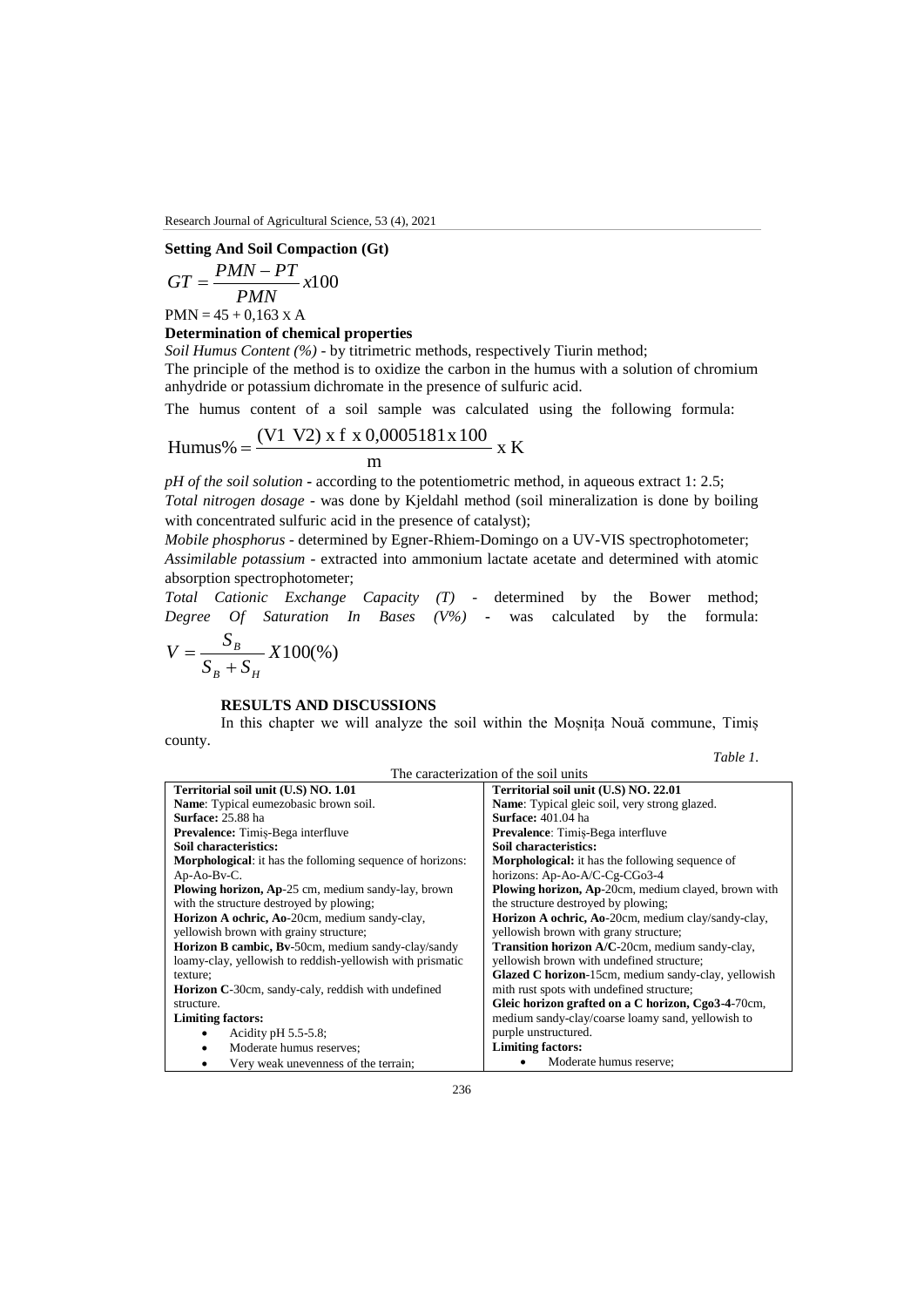| Moisture deficit<br>$\bullet$                               | Very weak unevenness of the terrain.<br>٠                                                |
|-------------------------------------------------------------|------------------------------------------------------------------------------------------|
| <b>Improvements measures:</b>                               | <b>Improvements measures:</b>                                                            |
| Limestone amendaments;                                      | Semi-fermented organic fertilizers;                                                      |
| Semi-fermented organic fertilizers;<br>$\bullet$            | N, P, K fertilization;<br>٠                                                              |
| N, P, K fertilization;<br>$\bullet$                         | Surface drainage;<br>$\bullet$                                                           |
| Irrigation;<br>٠                                            | Deep drainage;<br>$\bullet$                                                              |
| Surface drainage;                                           | Maintenance levelling.<br>$\bullet$                                                      |
| Maintenance levelling.                                      |                                                                                          |
| Territorial soil unit (U.S) NO. 24.01                       | Territorial soil unit (U.S) NO. 25.01                                                    |
| Name: Strongly glazed, salline verticsoil.                  | Name: Weak glazed vertisoil, moderately levigate.                                        |
| Surface: 13.20 ha                                           | <b>Surface: 102.45 ha</b>                                                                |
| Prevalence: Timiș-Bega interfluve                           | Prevalence: Timiș-Bega interfluve                                                        |
| Soil characteristics:                                       | Soil characteristics:                                                                    |
| Morpholocal: it has the following sequence of horizons:     | Morphological: it has the folloming sequence of                                          |
| Apac-Ayna-sc-Btyna-B/Cynag-Cnag-CnaGo3-4-CacGr.             | horizons: Ay-A/By-By-B/Cy-Ckg-CkGo3.                                                     |
| Plowing alkalinized horizon, Apac-25cm, loamy clay,         | Vertic horizon grafted on a A horizon, Ay-35cm,                                          |
| light, slightly gray, efflorescence of salts with destroyed | medium loamy clay, dark brown with sphenoid structure                                    |
| structure by plowing;                                       | and with oblique sliding faces;                                                          |
| Saline, alkaline vertic horizon grafted on a A              | Gleic horizon grafted on an A/B transition horizon,                                      |
| horizon, Ayna Ac-15cm, mediun loamy clay, light brown       | A/By-20cm, medium loamy clay, blackish brown with                                        |
| with gray, with sphenoid structure with sliding oblique     | sphenoid structure and with oblique sliding faces;                                       |
| faces;                                                      | Vertic horizon grafted on a B horizon, By-25cm,                                          |
| Alkaline vertic horizon grafted on a clay-alluvial B        | brownish clay with yellowish tinge to yellowish brown,                                   |
| horizon, Btyna-23cm, medium loamy clay, yellowish           | with sphenoid structure and liding faces;                                                |
| brown, slightly gray, with sphenoid structure, with sliding | Vertic horizon grafted on a B/C transition horizon,                                      |
| oblique faces;                                              |                                                                                          |
|                                                             | B/Cy-25cm, medium loamy clay, yellowish with                                             |
| Glazed alkaline vertic horizon grafed on a B/C transition   | undefined structure and with oblique sliding faces;                                      |
| horizon, B/Cynag-15cm, medium loamy clay, rusty yellow,     | Glazed horizon C, Ckg-30cm, medium loamy clay with                                       |
| with sphenoid structure, with sliding faces and salt        | yellowish rust spots, undefined structure;                                               |
| efflorescences;                                             | Gleic horizon grafted on a C horizon, CkGo3-45 cm,                                       |
| Alkaline gleic horizon grafed on a C horizon, CnaGo3-4-     | medium loamy clay, yellowish rust with undefined                                         |
| 40cm, medium loamy clay/medium clay, yellowish purple       | structure.                                                                               |
| rust, with salt efflorescences;                             | <b>Limiting factors:</b>                                                                 |
| Alkalized gleic horizon grafted on a C horizon, CacGr-      | Acidity pH 5.5-5.8;<br>٠                                                                 |
| 70cm, medium loam, purple rust, with undefined structure    | Very weak unevenness of the terrain;<br>$\bullet$                                        |
| and with small frequent pores.                              | Fine loamy clay texture;<br>٠                                                            |
| <b>Limiting factors:</b>                                    | Very low porosity.<br>$\bullet$                                                          |
| Moderate humus reserve;                                     | <b>Improvements measures:</b>                                                            |
| Poor salinization;<br>٠                                     | Limestone amendaments;<br>٠                                                              |
| Very strong alkalization;<br>٠                              | Semi-fermented organic fertilizers;<br>٠                                                 |
| Very weak unevenness of the terrain;<br>٠                   | N, P, K fertilization;<br>$\bullet$                                                      |
| pH7.9-8.4;<br>$\bullet$                                     | Deep drainage;<br>$\bullet$                                                              |
| Low porosity;<br>٠                                          | Surface drainage;<br>$\bullet$                                                           |
| Fine loamy clay texture.<br>$\bullet$                       | Maintenance levelling.<br>٠                                                              |
| <b>Improvements measures:</b>                               | Non-systematic and non-permanent drainage<br>$\bullet$                                   |
| Semi-fermented organic fertilizers;                         | channels:                                                                                |
| N, P, K fertilization;<br>$\bullet$                         |                                                                                          |
| Gyps amendaments;                                           | Obligatory working direction of the machines<br>٠<br>in the direction of the water flow. |
| Washing excess salt;                                        |                                                                                          |
| Fertilization with Zn, Mn, to susceptible plants;           |                                                                                          |
|                                                             |                                                                                          |
| Obligatory working direction of the machines in             |                                                                                          |
| the direction of the water flow;                            |                                                                                          |
| Deep drainage;<br>٠                                         |                                                                                          |
| Territorial soil unit (U.S) NO. 39.01                       |                                                                                          |
| Name: Typical alluvial soil.                                |                                                                                          |
| Surface: 51.64 ha                                           |                                                                                          |
| Prevalence: Timiș-Bega interfluve                           |                                                                                          |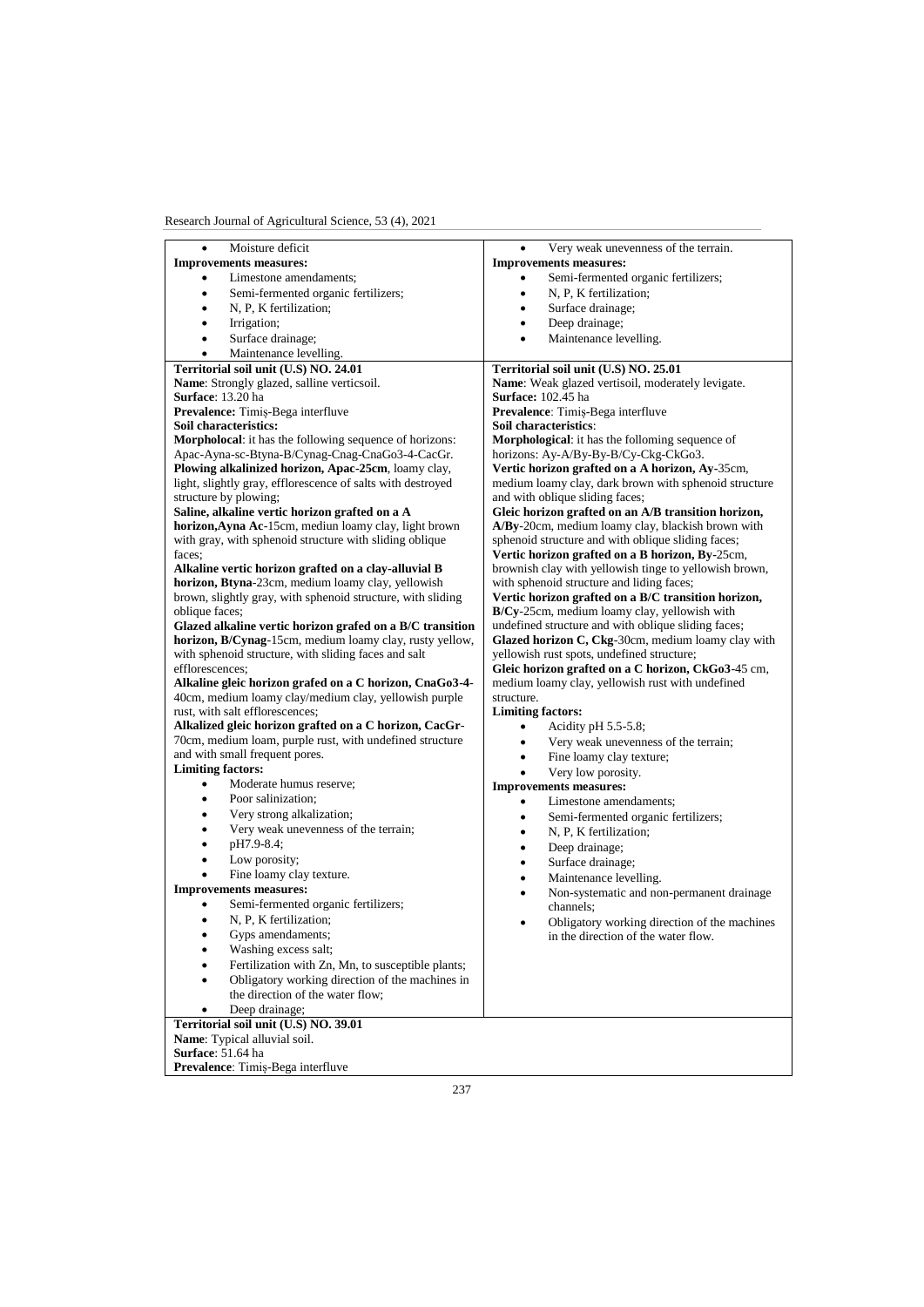| Soil characteristics:                                                                                  |  |
|--------------------------------------------------------------------------------------------------------|--|
| <b>Morpholocal:</b> it has the following sequence of horizons: Ap-Ao-C.                                |  |
| Plowing horizon, Ap-20cm, medium clayed, brown with disturbed structure because of agricultural works; |  |
| Horizon A ochric, Ao-25cm, medium loamy clay, yellowish brown with a grany structure;                  |  |
| Horizon C-55cm, coarse loamy clay, yellowish, unstructured.                                            |  |
| <b>Limiting factors:</b>                                                                               |  |
| Acidity $pH5.5-5.9$ ;                                                                                  |  |
| Moderate humus reserve;<br>$\bullet$                                                                   |  |
| Moisture deficit;                                                                                      |  |
| Very weak unevenness of the terrain.                                                                   |  |
| <b>Improvements measures:</b>                                                                          |  |
| Semi-fermented organic fertilizers;                                                                    |  |
| N, P, K fertilization;<br>$\bullet$                                                                    |  |
| Limestone amendaments:<br>$\bullet$                                                                    |  |
| Surface drainage;                                                                                      |  |
| Irrigation;<br>٠                                                                                       |  |
| Maintenance levelling.                                                                                 |  |

#### **CONCLUSIONS**

 The great diversity of the soil subtypes has a special ecological significance for each culture in the sense of a differentiated favorability and of the possibility of obtaining the agricultural production.

• In order to bring the soil to a favorable growth, improvement measures are

presented.

• In this paper, the limiting factors were highlighted.

 Analyzing the limiting and restrictive factors of agricultural production we can bring the soil in the best condition for plant growth and fruiting.

#### **BIBLIOGRAPHY**

- BERBECEA ADINA, ISIDORA RADULOV, L NIŢA, C VOGYVOLGYI, ALINA LAŢO, A ŐKROS, F CRISTA, KI LAŢO, 2014 - The quality of Maros River water in Romania Hungary cross border area. Research Journal of Agricultural Science 2014/6/1 CABI
- BORCEAN A., MANEA D., SIMONA NIŢĂ, 2009 The behavior of a sunflower assortment at the attack of the main pathogens under conditions from didactic station of U.S.A.M.V.B. Timişoara, Research Journal of Agricultural Science, vol. 41, pp 217, Romania
- DICU D, BERTICI R, GAICA I., 2016 Evaluation of eco-pedological conditions for orchards conversion of lands from Moravita, Timis county Research Journal of Agricultural Science, Facultatea de Agricultură, Vol. 48 (4), Ed. Agroprint Timişoara,ISSN 2066-1843
- DRAGOESCU URLICA, A. A.; COROAMA-DORNEANU, L. KAMBERI, L., 2019 Sustainable Learning and Material Development in ESP - English for the Life Sciences. International Journal for Quality Research 13(3):753-760. DOI: 10.24874/IJQR13.03-16
- DUMA COPCEA ANIȘOARA, MIHUŢ CASIANA, NIŢĂ L., 2014, The bonitation of agricultural lands in Foeni locality, Timiş county, International Symposium, Trends in the European Agriculture Development", - 29-30 May, edition VII a, Timișoara
- FLORESCU T., A OKROS, LAȚO ALINA, 2014 THE AGRICULTURAL SYSTEM FROM THE CHIȘINEU CRIȘ LOCALITY AREA, ARAD COUNTY, Research Journal of Agricultural Science 2014 CABI
- GROSZLER ASTRID-SIMONE, ADALBERT ÖKROS, ALINA-ANDREEA DRAGOESCU, 2017 A guide to basic Romanian agricultural terms and their english equivalents.Research Journal of Agricultural Science 2017/1/1 CABI